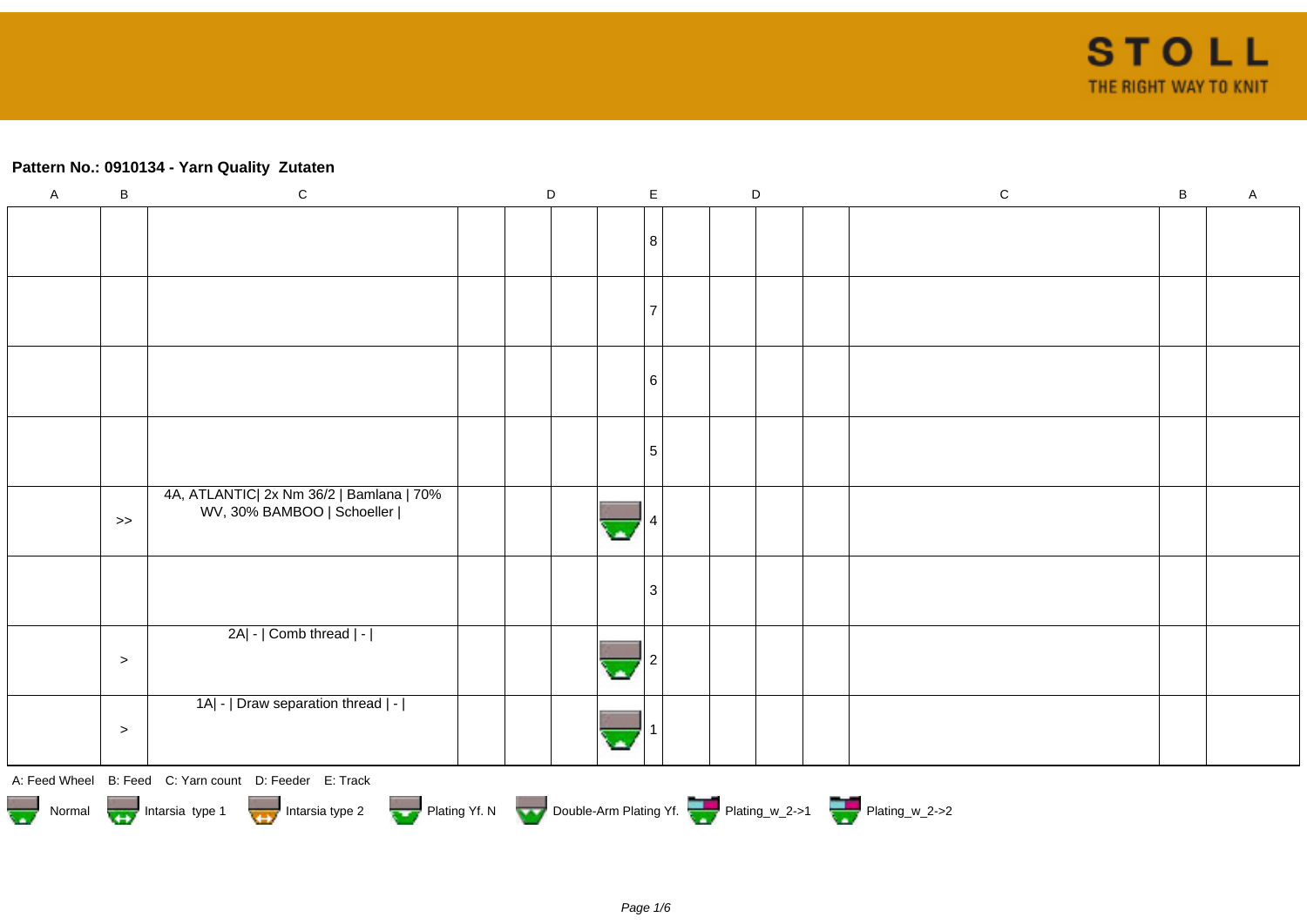## **Pattern No.: 0910134 - Yarn Quality Strickteil(e)**

| $\boldsymbol{\mathsf{A}}$ | $\sf B$ | $\mathsf C$                                                                      | D | $\mathsf E$    | $\mathsf D$ | $\mathsf C$                               | $\sf B$ | A |
|---------------------------|---------|----------------------------------------------------------------------------------|---|----------------|-------------|-------------------------------------------|---------|---|
|                           |         |                                                                                  |   |                |             |                                           |         |   |
|                           |         |                                                                                  |   | 8              |             |                                           |         |   |
|                           |         |                                                                                  |   |                |             |                                           |         |   |
|                           |         | 7A, NYLON  -   Draw separation thread   -                                        |   |                |             |                                           |         |   |
|                           | $\,>$   |                                                                                  |   |                |             |                                           |         |   |
|                           |         |                                                                                  |   |                |             | 6A  -   Draw separation thread   -        |         |   |
|                           |         |                                                                                  |   | $6 \mid$       |             |                                           | $\,<$   |   |
|                           |         |                                                                                  |   |                |             | 5A, NYLON  -   Draw separation thread   - |         |   |
|                           |         |                                                                                  |   | 5 <sup>1</sup> |             |                                           | $\,<$   |   |
|                           |         | 4A, ATLANTIC  2x Nm 36/2   Bamlana   70%                                         |   |                |             |                                           |         |   |
|                           | $\gt$   | WV, 30% BAMBOO   Schoeller                                                       |   |                |             |                                           |         |   |
|                           |         |                                                                                  |   |                |             | 3A, ATLANTIC  2x Nm 36/2   Bamlana   70%  |         |   |
|                           |         |                                                                                  |   | 3              |             | WV, 30% BAMBOO   Schoeller                | <<      |   |
|                           |         | 2A  -   Comb thread   -                                                          |   |                |             |                                           |         |   |
|                           | $\geq$  |                                                                                  |   |                |             |                                           |         |   |
|                           |         | 1A  -   Draw separation thread   -                                               |   |                |             |                                           |         |   |
|                           | $\geq$  |                                                                                  |   |                |             |                                           |         |   |
|                           |         | A: Feed Wheel B: Feed C: Yarn count D: Feeder E: Track                           |   |                |             |                                           |         |   |
|                           |         | Normal More Intarsia type 1 Intarsia type 2 Plating Yf. N Double-Arm Plating Yf. |   |                |             |                                           |         |   |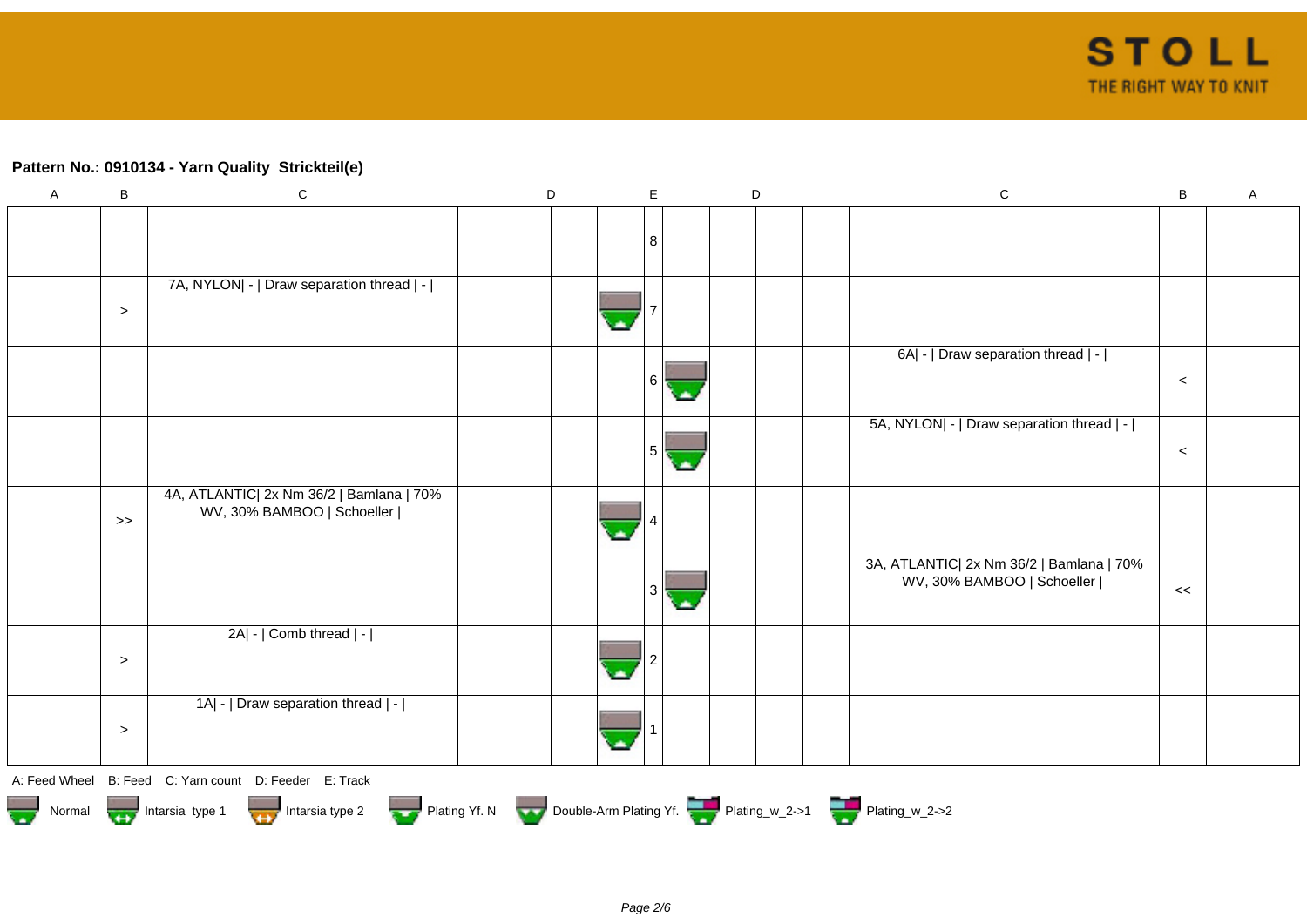## **Pattern No.: 0910134 - Yarn Quality V-Teil(e) links**

| $\overline{A}$ | B     | $\mathbf C$                                                                 | $\mathsf D$ | $\mathsf E$    |    | $\mathsf D$ | $\mathsf C$                               | B     | $\mathsf A$ |
|----------------|-------|-----------------------------------------------------------------------------|-------------|----------------|----|-------------|-------------------------------------------|-------|-------------|
|                |       |                                                                             |             |                |    |             |                                           |       |             |
|                |       |                                                                             |             | 8              |    |             |                                           |       |             |
|                |       |                                                                             |             |                |    |             |                                           |       |             |
|                |       |                                                                             |             |                |    |             |                                           |       |             |
|                |       |                                                                             |             |                |    |             |                                           |       |             |
|                |       |                                                                             |             |                |    |             | 6A, GRAPHITE  2x Nm 36/2   Bamlana   70%  |       |             |
|                |       |                                                                             |             | 6              |    |             | WV, 30% BAMBOO   Schoeller                | <<    |             |
|                |       |                                                                             |             |                |    |             | 5A, NYLON  -   Draw separation thread   - |       |             |
|                |       |                                                                             |             | 5 <sup>5</sup> | C. |             |                                           | $\,<$ |             |
|                |       |                                                                             |             |                |    |             |                                           |       |             |
|                |       |                                                                             |             |                |    |             |                                           |       |             |
|                |       |                                                                             |             | 4              |    |             |                                           |       |             |
|                |       |                                                                             |             |                |    |             |                                           |       |             |
|                |       |                                                                             |             | 3              |    |             |                                           |       |             |
|                |       | 2A  -   Comb thread   -                                                     |             |                |    |             |                                           |       |             |
|                | $\,>$ |                                                                             |             |                |    |             |                                           |       |             |
|                |       | 1A  -   Draw separation thread   -                                          |             |                |    |             |                                           |       |             |
|                | $\,>$ |                                                                             |             |                |    |             |                                           |       |             |
|                |       |                                                                             |             |                |    |             |                                           |       |             |
|                |       | A: Feed Wheel B: Feed C: Yarn count D: Feeder E: Track                      |             |                |    |             |                                           |       |             |
|                |       | Normal Intarsia type 1 Intarsia type 2 Plating Yf. N Double-Arm Plating Yf. |             |                |    |             |                                           |       |             |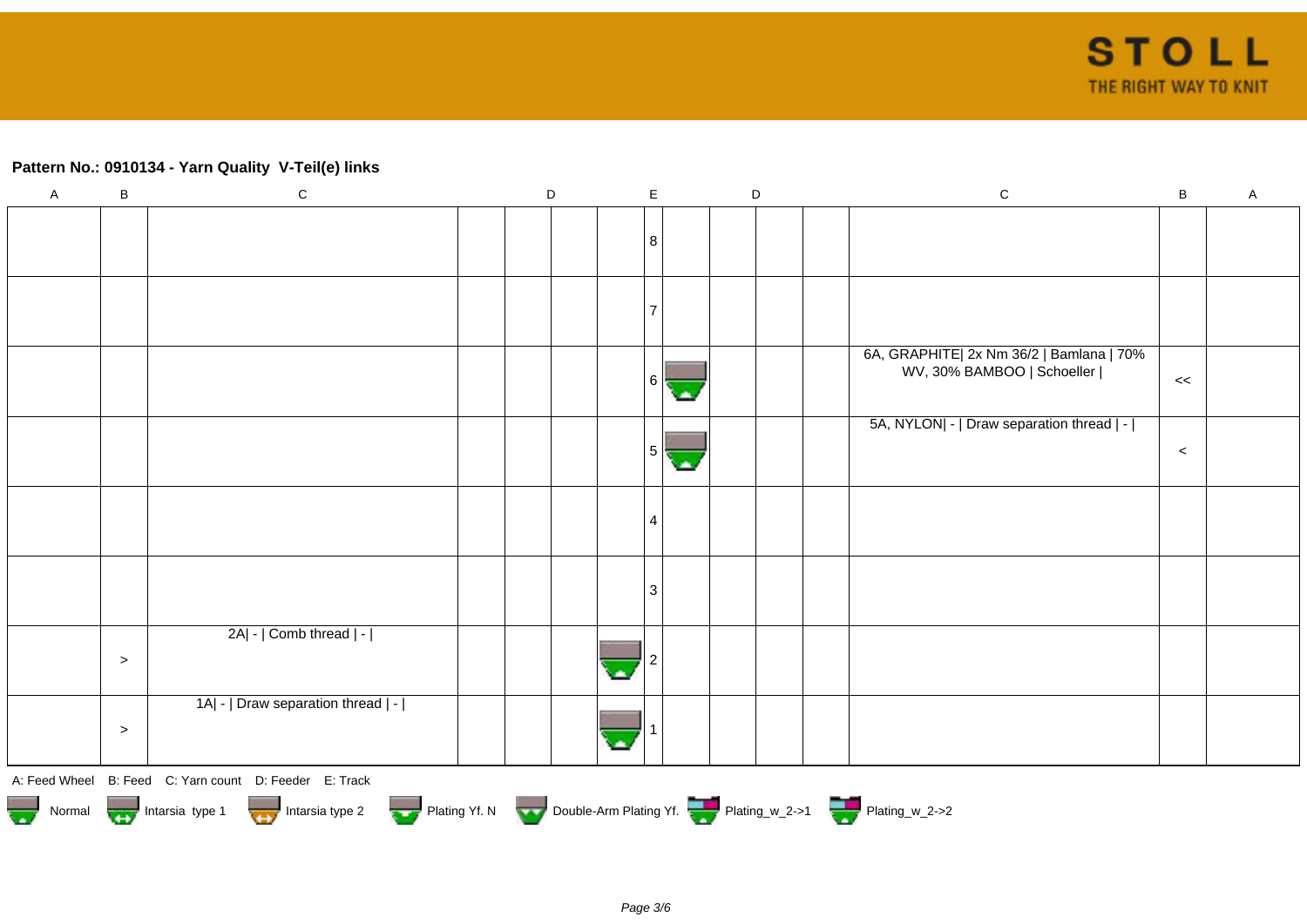## **Pattern No.: 0910134 - Yarn Quality V-Teil(e) rechts**

| $\overline{A}$ | $\sf B$ | $\mathbf C$                                                                                | $\mathsf D$ | E |   | $\mathsf D$ |  | $\mathsf C$                                                            | $\sf B$ | A |
|----------------|---------|--------------------------------------------------------------------------------------------|-------------|---|---|-------------|--|------------------------------------------------------------------------|---------|---|
|                |         |                                                                                            |             |   |   |             |  |                                                                        |         |   |
|                |         |                                                                                            |             | 8 |   |             |  |                                                                        |         |   |
|                |         |                                                                                            |             |   |   |             |  |                                                                        |         |   |
|                |         |                                                                                            |             |   |   |             |  |                                                                        |         |   |
|                |         |                                                                                            |             |   |   |             |  |                                                                        |         |   |
|                |         |                                                                                            |             |   |   |             |  | 6A, GRAPHITE  2x Nm 36/2   Bamlana   70%                               |         |   |
|                |         |                                                                                            |             | 6 |   |             |  | WV, 30% BAMBOO   Schoeller                                             | <<      |   |
|                |         |                                                                                            |             |   |   |             |  |                                                                        |         |   |
|                |         |                                                                                            |             |   |   |             |  | 5A, NYLON  -   Draw separation thread   -                              |         |   |
|                |         |                                                                                            |             | 5 |   |             |  |                                                                        | $\,<$   |   |
|                |         |                                                                                            |             |   | × |             |  |                                                                        |         |   |
|                |         |                                                                                            |             |   |   |             |  |                                                                        |         |   |
|                |         |                                                                                            |             | 4 |   |             |  |                                                                        |         |   |
|                |         |                                                                                            |             |   |   |             |  |                                                                        |         |   |
|                |         |                                                                                            |             |   |   |             |  | 3A, ATLANTIC  2x Nm 36/2   Bamlana   70%<br>WV, 30% BAMBOO   Schoeller |         |   |
|                |         |                                                                                            |             | 3 |   |             |  |                                                                        | <<      |   |
|                |         | 2A  -   Comb thread   -                                                                    |             |   |   |             |  |                                                                        |         |   |
|                | $\,>$   |                                                                                            |             |   |   |             |  |                                                                        |         |   |
|                |         |                                                                                            |             |   |   |             |  |                                                                        |         |   |
|                |         | 1A  -   Draw separation thread   -                                                         |             |   |   |             |  |                                                                        |         |   |
|                | $\,>$   |                                                                                            |             |   |   |             |  |                                                                        |         |   |
|                |         |                                                                                            |             |   |   |             |  |                                                                        |         |   |
|                |         | A: Feed Wheel B: Feed C: Yarn count D: Feeder E: Track                                     |             |   |   |             |  |                                                                        |         |   |
|                |         | Normal Intarsia type 1 Intarsia type 2 Plating Yf. N Double-Arm Plating Yf. Thating_w_2->1 |             |   |   |             |  |                                                                        |         |   |
|                |         |                                                                                            |             |   |   |             |  |                                                                        |         |   |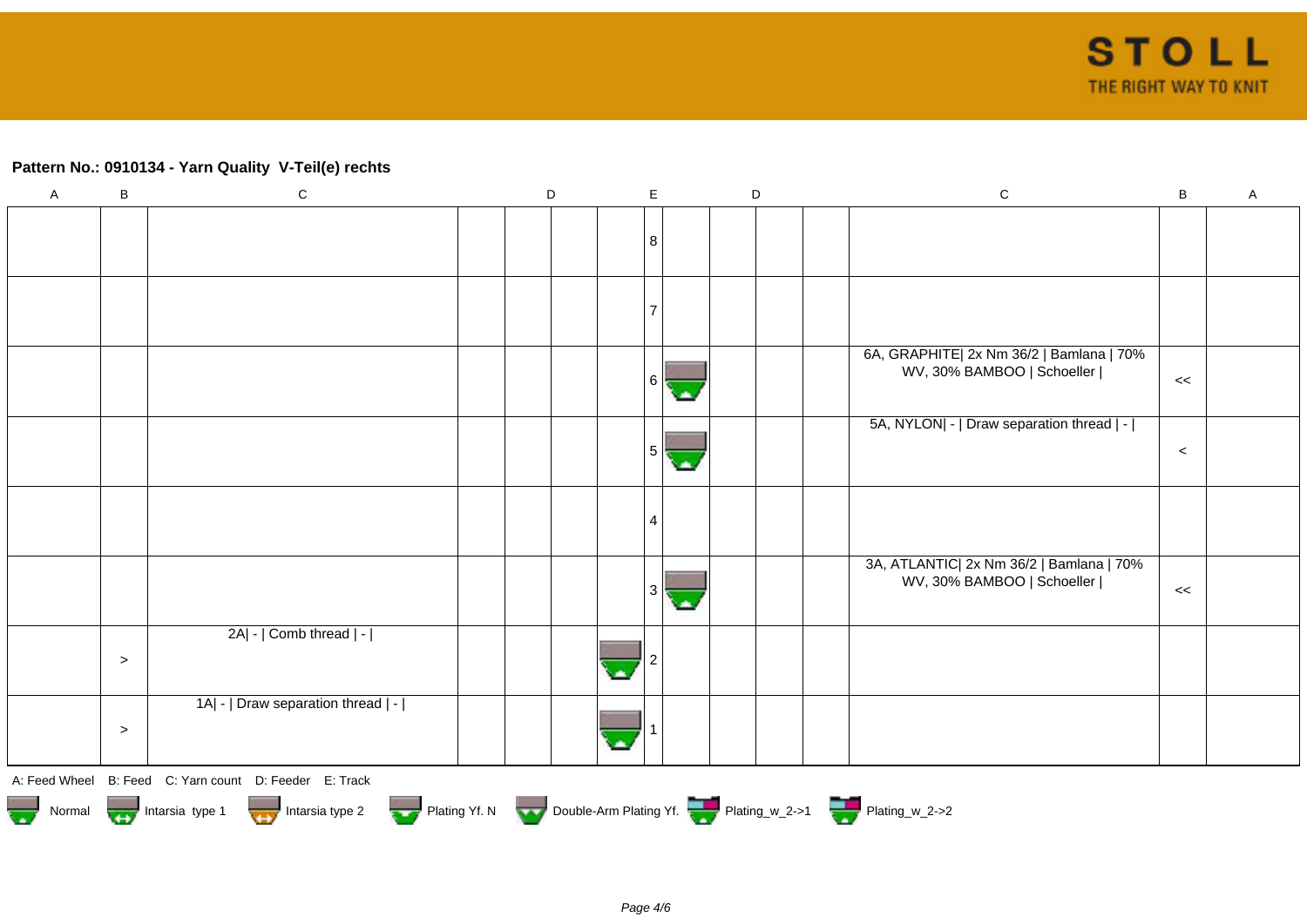## **Pattern No.: 0910134 - Yarn Quality R-Teil(e)**

| $\boldsymbol{\mathsf{A}}$ | $\sf B$ | ${\bf C}$                                                                                  | $\mathsf D$ |  | $\mathsf E$ | $\mathsf D$ |  | ${\bf C}$                                 | $\sf B$ | $\mathsf A$ |
|---------------------------|---------|--------------------------------------------------------------------------------------------|-------------|--|-------------|-------------|--|-------------------------------------------|---------|-------------|
|                           |         |                                                                                            |             |  |             |             |  |                                           |         |             |
|                           |         |                                                                                            |             |  | 8           |             |  |                                           |         |             |
|                           |         |                                                                                            |             |  |             |             |  |                                           |         |             |
|                           |         |                                                                                            |             |  |             |             |  |                                           |         |             |
|                           |         |                                                                                            |             |  |             |             |  |                                           |         |             |
|                           |         |                                                                                            |             |  |             |             |  |                                           |         |             |
|                           |         |                                                                                            |             |  |             |             |  | 6A, GRAPHITE  2x Nm 36/2   Bamlana   70%  |         |             |
|                           |         |                                                                                            |             |  | 6           |             |  | WV, 30% BAMBOO   Schoeller                | <<      |             |
|                           |         |                                                                                            |             |  |             |             |  |                                           |         |             |
|                           |         |                                                                                            |             |  |             |             |  | 5A, NYLON  -   Draw separation thread   - |         |             |
|                           |         |                                                                                            |             |  | 5           |             |  |                                           | $\,<\,$ |             |
|                           |         |                                                                                            |             |  |             |             |  |                                           |         |             |
|                           |         |                                                                                            |             |  |             |             |  |                                           |         |             |
|                           |         |                                                                                            |             |  | 4           |             |  |                                           |         |             |
|                           |         |                                                                                            |             |  |             |             |  |                                           |         |             |
|                           |         |                                                                                            |             |  |             |             |  |                                           |         |             |
|                           |         |                                                                                            |             |  | 3           |             |  |                                           |         |             |
|                           |         |                                                                                            |             |  |             |             |  |                                           |         |             |
|                           |         | 2A  -   Comb thread   -                                                                    |             |  |             |             |  |                                           |         |             |
|                           | $\geq$  |                                                                                            |             |  |             |             |  |                                           |         |             |
|                           |         |                                                                                            |             |  |             |             |  |                                           |         |             |
|                           |         | 1A  -   Draw separation thread   -                                                         |             |  |             |             |  |                                           |         |             |
|                           | $\,>$   |                                                                                            |             |  |             |             |  |                                           |         |             |
|                           |         |                                                                                            |             |  |             |             |  |                                           |         |             |
|                           |         | A: Feed Wheel B: Feed C: Yarn count D: Feeder E: Track                                     |             |  |             |             |  |                                           |         |             |
|                           |         |                                                                                            |             |  |             |             |  |                                           |         |             |
|                           |         | Normal Intarsia type 1 Intarsia type 2 Plating Yf. N Double-Arm Plating Yf. Thating_w_2->1 |             |  |             |             |  |                                           |         |             |
|                           |         |                                                                                            |             |  |             |             |  |                                           |         |             |